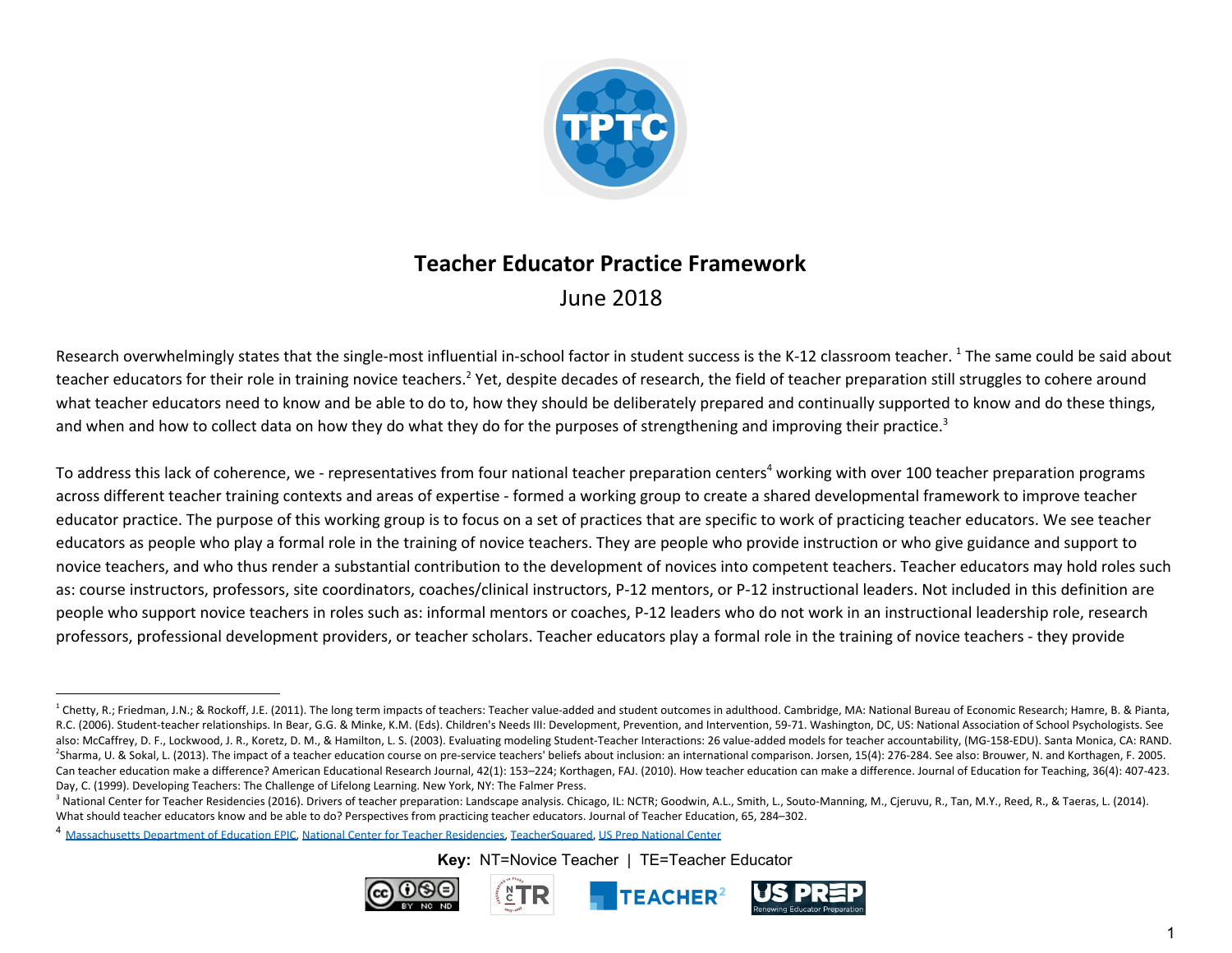instruction or give guidance and support to novice teachers, and thus render a substantial contribution to the development of novices into competent teachers.  $\tilde{\cdot}$ Teacher educators may hold roles such as: course instructors, professors, site coordinators, coaches/clinical instructors, P-12 mentors, or P-12 instructional leaders. Not included in this definition are people who support novice teachers in roles such as: informal mentors or coaches, P-12 leaders who do not work in an instructional leadership role, research professors, professional development providers, or teacher scholars.

To date we have created a set of **12 teacher educator practices.** The table below organizes 12 teacher educator **practices** into three domains: plan, implement, and improve. Each practice has a **definition** and series of **components** that describe how teacher educators go about enacting it in their work. Together, the practices, their definitions, and their components provide an organizing framework for thinking about a slice of what teacher educators need to know and do to improve novice practice. The current practices represent multiple rounds of feedback from expert teachers and teacher educators, policy makers, state education departments, regulatory agencies, teacher education program leaders, scholars, and researchers.

Please note that the Framework does not represent an exhaustive list of everything teacher educators need to know and be able to do. There are essential aspects to the work of teacher educating that are not addressed here, and which in many ways serve as prerequisites for teacher educators to be able to enact the practices listed (e.g., pedagogical content knowledge, content knowledge for teaching, professional dispositions about teaching, learning, and learning to teach). We see this Framework as an important part of a larger body of teacher educator knowledge, skills, and dispositions. Thank you in advance for engaging with these materials, and for your future feedback on these tools.







<sup>5</sup> Koster, B.,Brekelmans, M., Korthagen, F. A. J., & Wubbels, T. (2005). Quality requirements for teacher educators. *Teaching and Teacher Education,* 21(2), 157-176.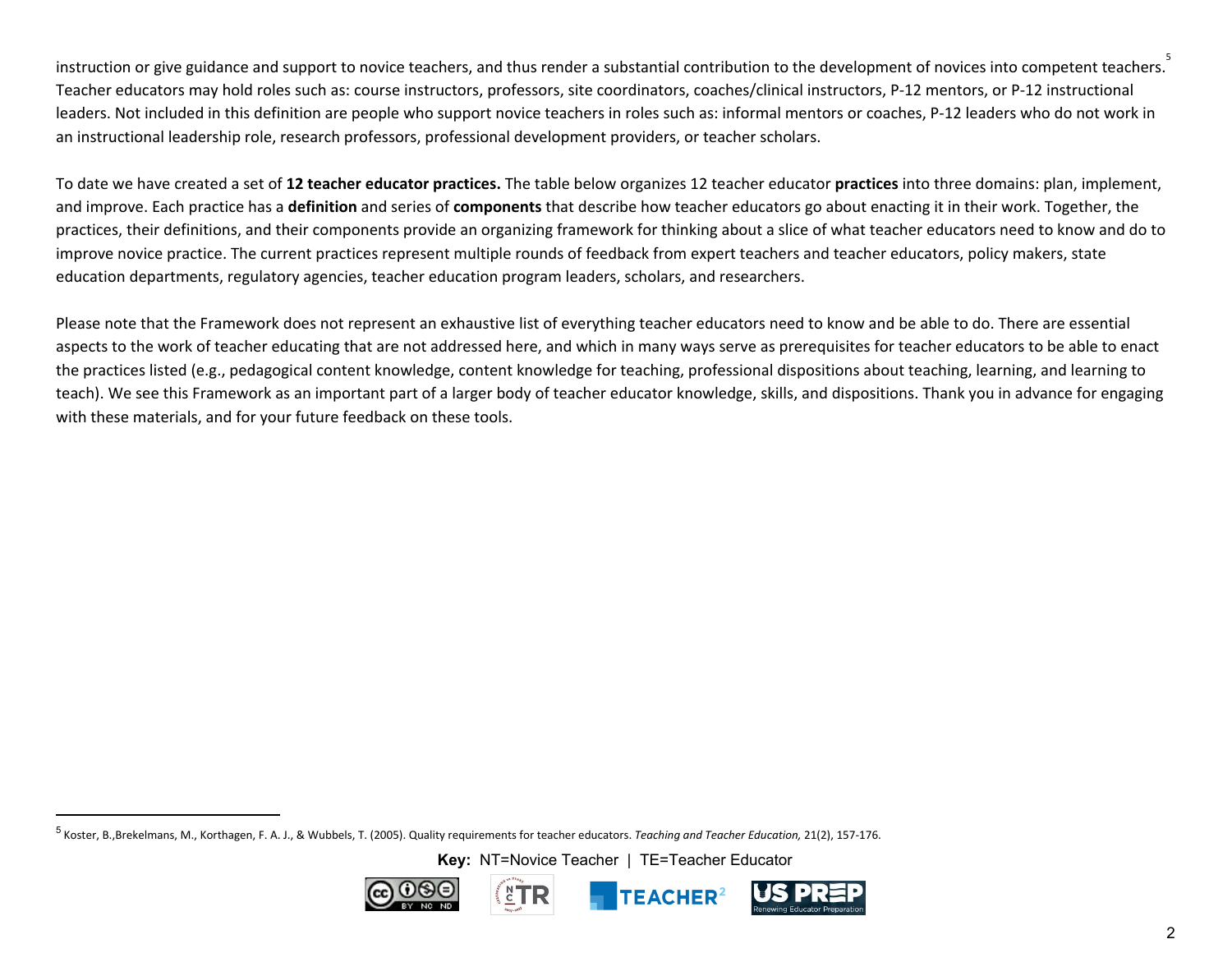# **TEACHER EDUCATOR PRACTICE FRAMEWORK**

| <b>PLAN</b>                                                  |                                                                           |                                   |                                                     |                                                          |                                                           |                                                          |                                                                                               |
|--------------------------------------------------------------|---------------------------------------------------------------------------|-----------------------------------|-----------------------------------------------------|----------------------------------------------------------|-----------------------------------------------------------|----------------------------------------------------------|-----------------------------------------------------------------------------------------------|
| <b>Design Rigorous Learning</b><br><b>Experiences</b>        |                                                                           | <b>Bridge Theory and Practice</b> |                                                     | <b>Assess What Novices Know and</b><br>are Able to Do    |                                                           | <b>Construct Coherent Learning</b><br><b>Experiences</b> |                                                                                               |
| <b>IMPLEMENT</b>                                             |                                                                           |                                   |                                                     |                                                          |                                                           |                                                          |                                                                                               |
| <b>Establish a Productive</b><br><b>Learning Environment</b> | <b>Communicate and</b><br><b>Maintain Rigorous</b><br><b>Expectations</b> |                                   | <b>Make the Work</b><br><b>Teachers Do Explicit</b> | <b>Provide Multiple</b><br>Opportunities for<br>Practice | <b>Provide Targeted and</b><br><b>Continuous Feedback</b> |                                                          | <b>Promote Principles of</b><br>Diversity, Inclusion,<br><b>Equity, and Social</b><br>Justice |
| <b>IMPROVE</b>                                               |                                                                           |                                   |                                                     |                                                          |                                                           |                                                          |                                                                                               |
| Use Data to Improve Novice Teacher Practice                  |                                                                           |                                   |                                                     | <b>Improve Through Continuous Learning</b>               |                                                           |                                                          |                                                                                               |



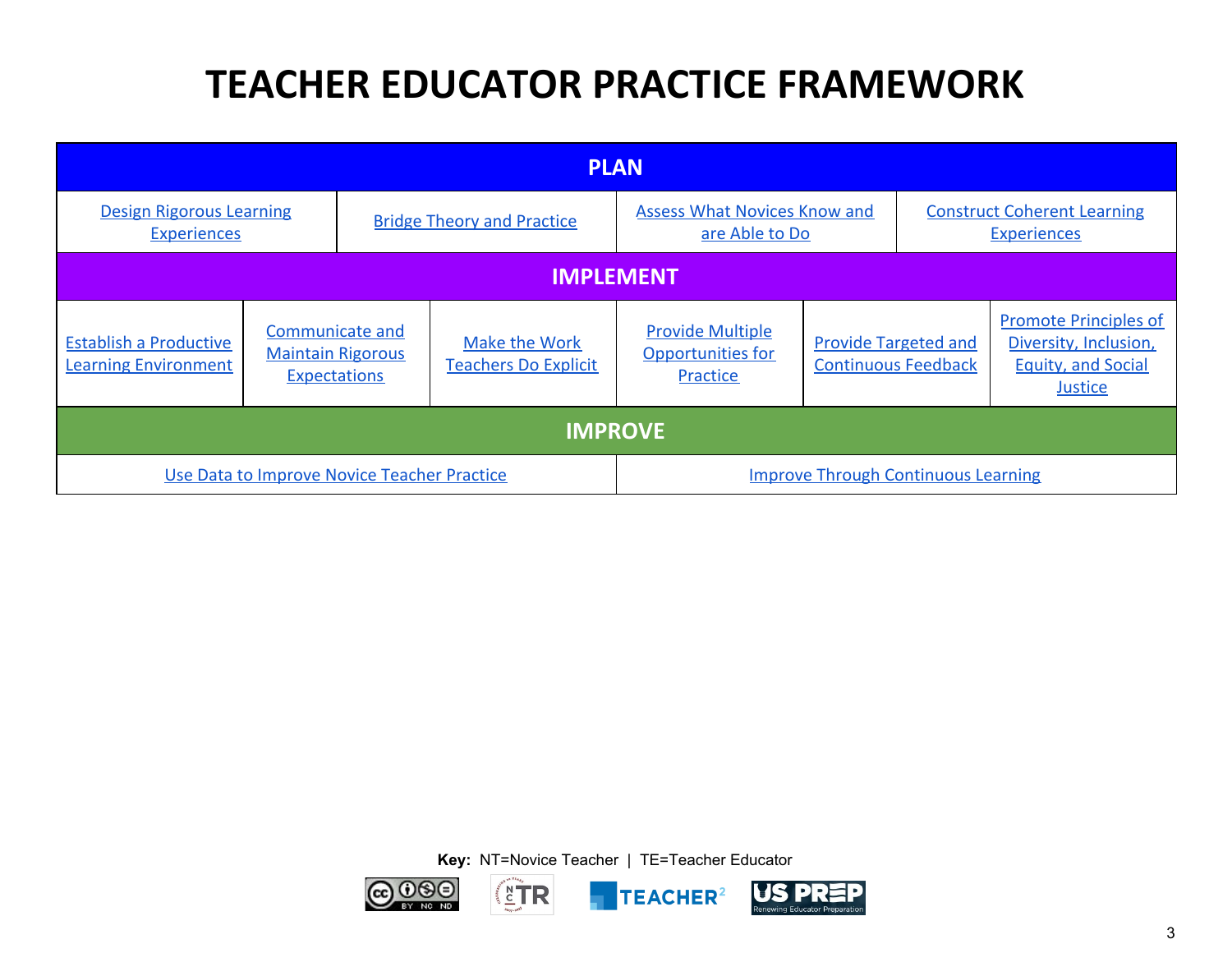## <span id="page-3-0"></span>**Design Rigorous Learning Experiences**

**Definition:** Design and/or select learning experiences that meet novice teachers where they are and engage them in rigorous instruction to ensure they meet programmatic standards and expectations for performance.

#### **Components:**

- 1. Ground experience in rigorous outcomes and criteria for success aligned to program standards
- 2. Apply adult learning theories when designing learning experiences
- 3. Scaffold instruction to the appropriate developmental stage of NTs current practice
- 4. Create activities where NTs do the majority of the thinking and the work, not TEs
- 5. Select appropriate resources to support and extend NT knowledge of content and pedagogy
- 6. Differentiate instruction for groups of students or individuals when necessary (e.g. leveraging strengths, addressing weaknesses, and adjusting instructional styles or activities)
- 7. Design individual (and sequences of) learning experiences within units or unifying ideas about teaching and learning
- 8. Incorporate culturally responsive pedagogy into the design of learning experiences
- 9. Intentionally select content that provides rich opportunities to explore pressing questions of justice

10. Evaluate how activities and learning experiences might disadvantage students with certain disabilities and design accommodations that use technology and other means to include a wide variety of opportunities for engagement

## <span id="page-3-1"></span>**Bridge Theory and Practice**

**Definition:** Make deliberate and explicit connections between theory and P-12 classrooms and students.

#### **Components:**

- 1. Connect teaching practice to the theory and/or research that undergirds the practice
- 2. If not already working in the P-12 space, spend time in P-12 schools and develop strong cross-institutional partnerships and relationships (e.g. with students, parents, teachers, and administrators)
- 3. Know and understand the historical, political, social, and economic contexts of communities in which NTs learn and work
- 4. Gain and use knowledge of the organizational and educational context of districts and schools in which NTs teach to inform instruction (e.g. structure of district offices and key personnel, types of P-12 schools in districts served, knowledge of leadership and teacher turnover, standards and assessments being used in schools, and instructional methods)
- 5. Leverage P-12 student, family, school, and community assets in planning learning experiences
- 6. Provide clear justifications for practices through a lens of how they advance justice, and make explicit the ways in which enacting the practice poorly could reinforce inequity







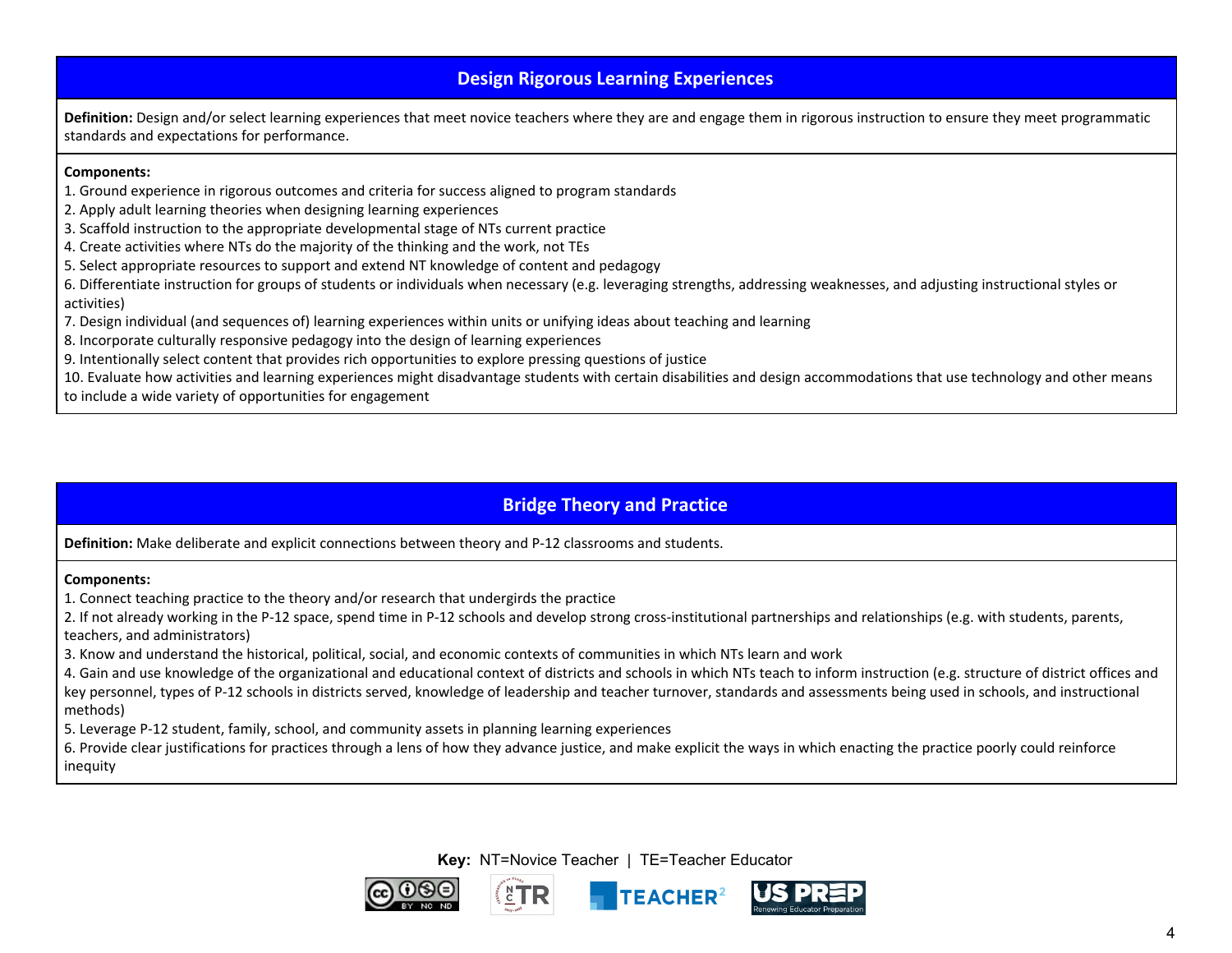

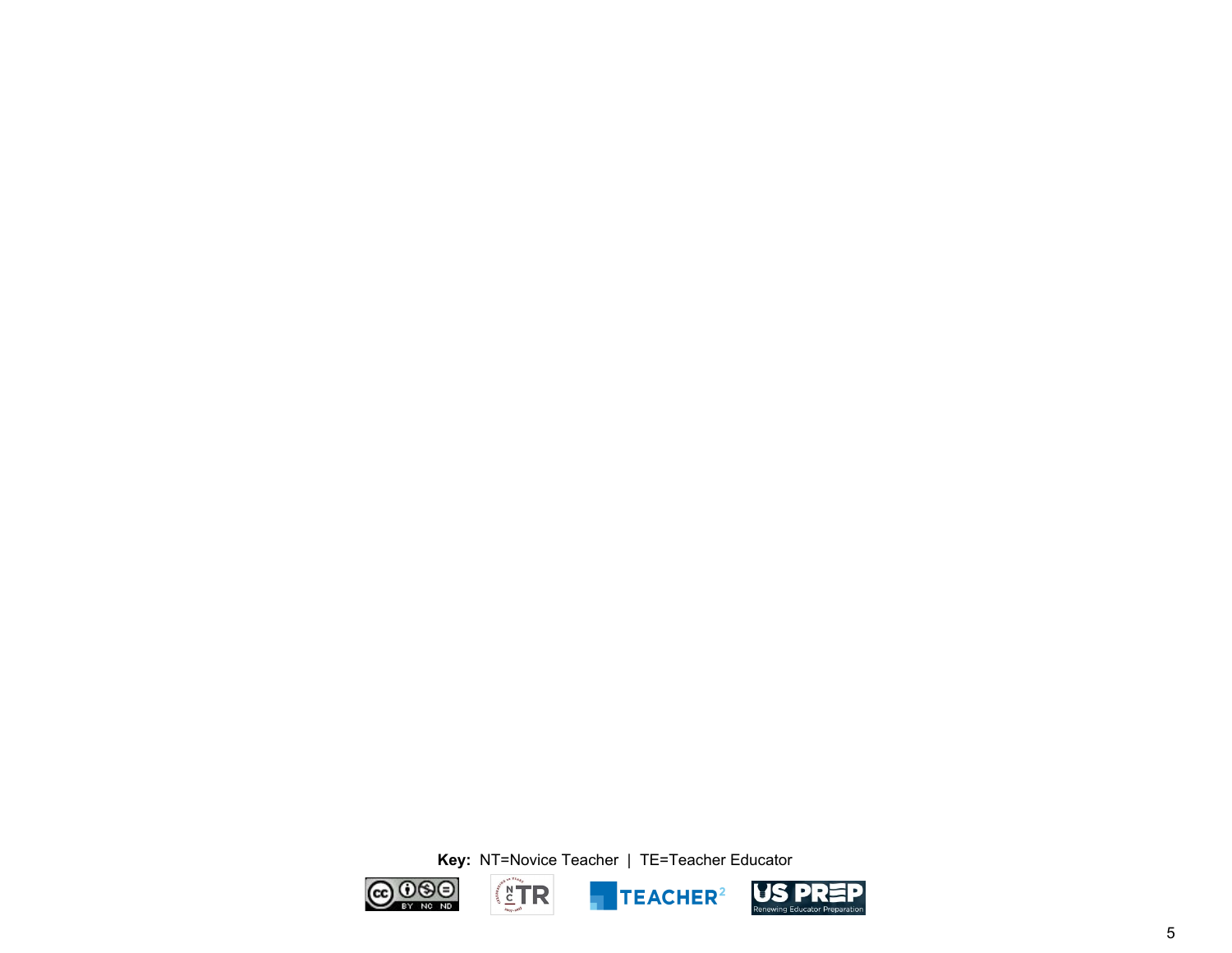### <span id="page-5-0"></span>**Assess what Novices Know and are Able to Do**

**Definition:** Assess what novice teachers are able to do through their performance on tasks that mirror the actual work of teaching and the skills they have been taught.

#### **Components:**

1. Prioritize NT application of skill by aligning assessment type to knowledge or skill being assessed (e.g lesson planning assessed via a lesson plan, questioning strategies assessed via video or observation of NT enacting strategy in front of PK-12 students, mock classroom, or rehearsal)

- 2. Align assessments to program standards
- 3. Align assessments to level of rigor in which content/skills were taught
- 4. Ensure assessments include clear criteria for success including articulated levels of performance
- 5. Ensure assessments are valid, reliable, efficient, and fair
- 6. Ensure assessment accommodations and modifications are provided for all NTs who require them

## <span id="page-5-1"></span>**Construct Coherent Learning Experiences**

**Definition:** Contribute to a coherent learning experience for novice teachers in order to provide a seamless, integrated and progressive learning trajectory

#### **Components:**

- 1. Take time to learn about learning experiences NTs receive within and beyond the program
- 2. Develop positive working relationships with TEs within and beyond the program
- 3. Make explicit connections to learning experiences NTs receive within and beyond the program (e.g. vocabulary, concepts, resources)
- 4. Help NTs draw parallels between their placement, training and coursework experience
- 5. Collaborate with other TE peers to ensure feedback NTs receive about their practice is consistent

6. Identify clear, common learning objectives for NTs with regard to advancing equity and justice, and attend to the ways in which these objectives are embedded within and across learning experiences

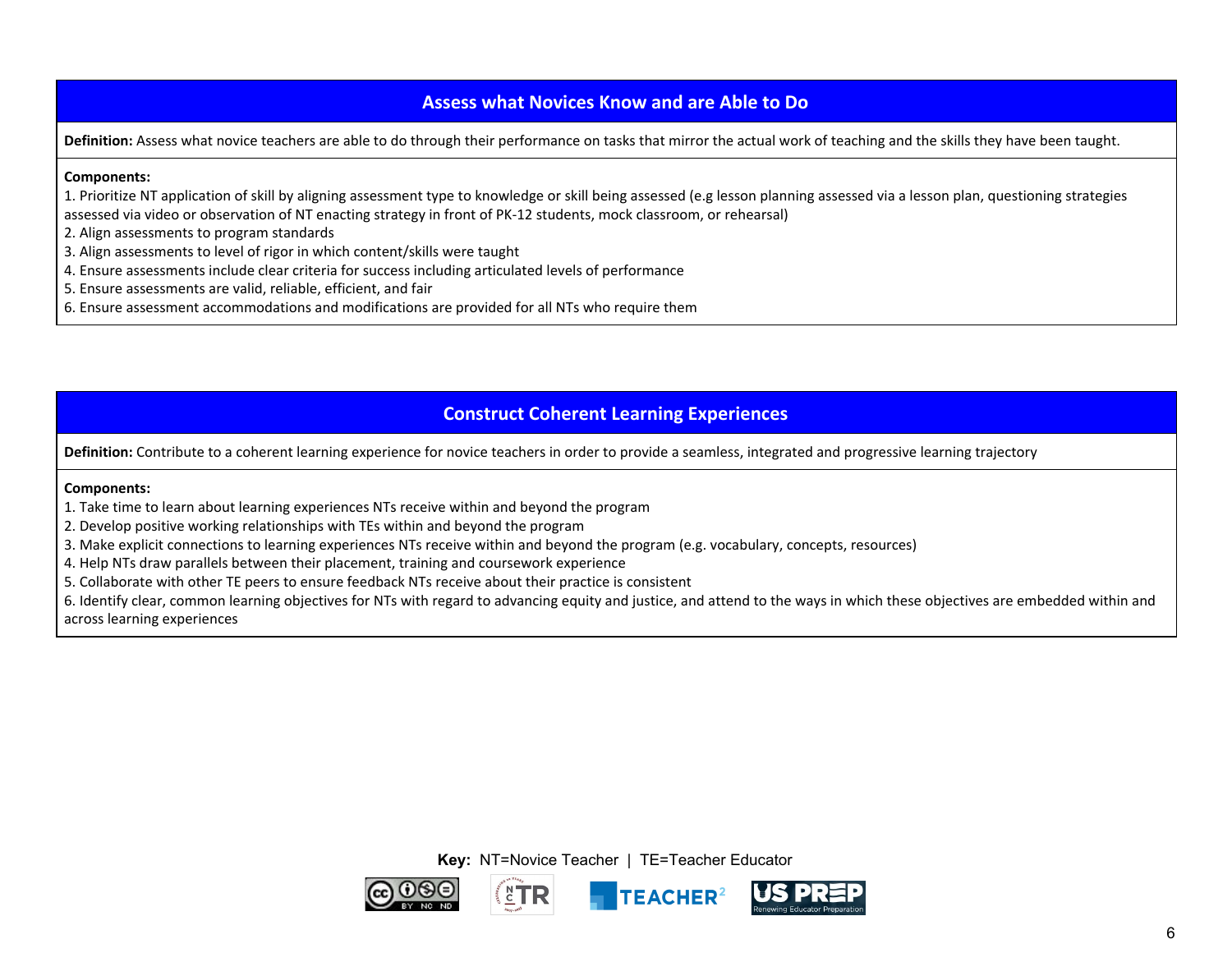## <span id="page-6-0"></span>**Establish a Productive Learning Environment**

**Definition:** Create and maintain a safe space that supports risk taking, views error-making as part and parcel to the work of learning to teach, challenges ideas, and leads to the development of respectful relationships with and between novice teachers.

#### **Components:**

- 1. Establish, model, and reinforce norms and routines that support a productive learning environment in which all members thrive
- 2. Create a culture that sensitively and respectfully considers differences of identity and perspective among and between NTs and TEs (race, ethnicity, gender, age, sexual orientation, disability status)
- 3. Ensure nobody is (dis)advantaged as a result of disability status
- 4. Have asset-based, growth-minded interactions with NTs
- 5. Be flexible and responsive to the experiences and skill sets of NTs
- 6. Encourage and model the respectful sharing and challenging of diverse ideas

## <span id="page-6-1"></span>**Communicate and Maintain Rigorous Expectations**

**Definition:** Assume professional responsibility for novice teacher performance in relation to a set of program standards by clearly communicating about and upholding those standards

#### **Components:**

- 1. Internalize program standards
- 2. Communicate program standards to NTs through multiple means, and at multiple times
- 3. Set and communicate ambitious goal(s) for NT performance, and monitor performance relative to those goals over time
- 4. Uphold a high bar for NT success when enacting other practices
- 5. Hold NTs accountable for mastering essential skills and help them develop ownership for their own learning
- 6. Constructively push NTs who struggle to meet program standards and celebrate when those standards have been met or exceeded
- 7. Provide NTs multiple entry points to meet rigorous expectations (e.g. by honoring verbal and nonverbal modes of participation in learning experiences and discussion)



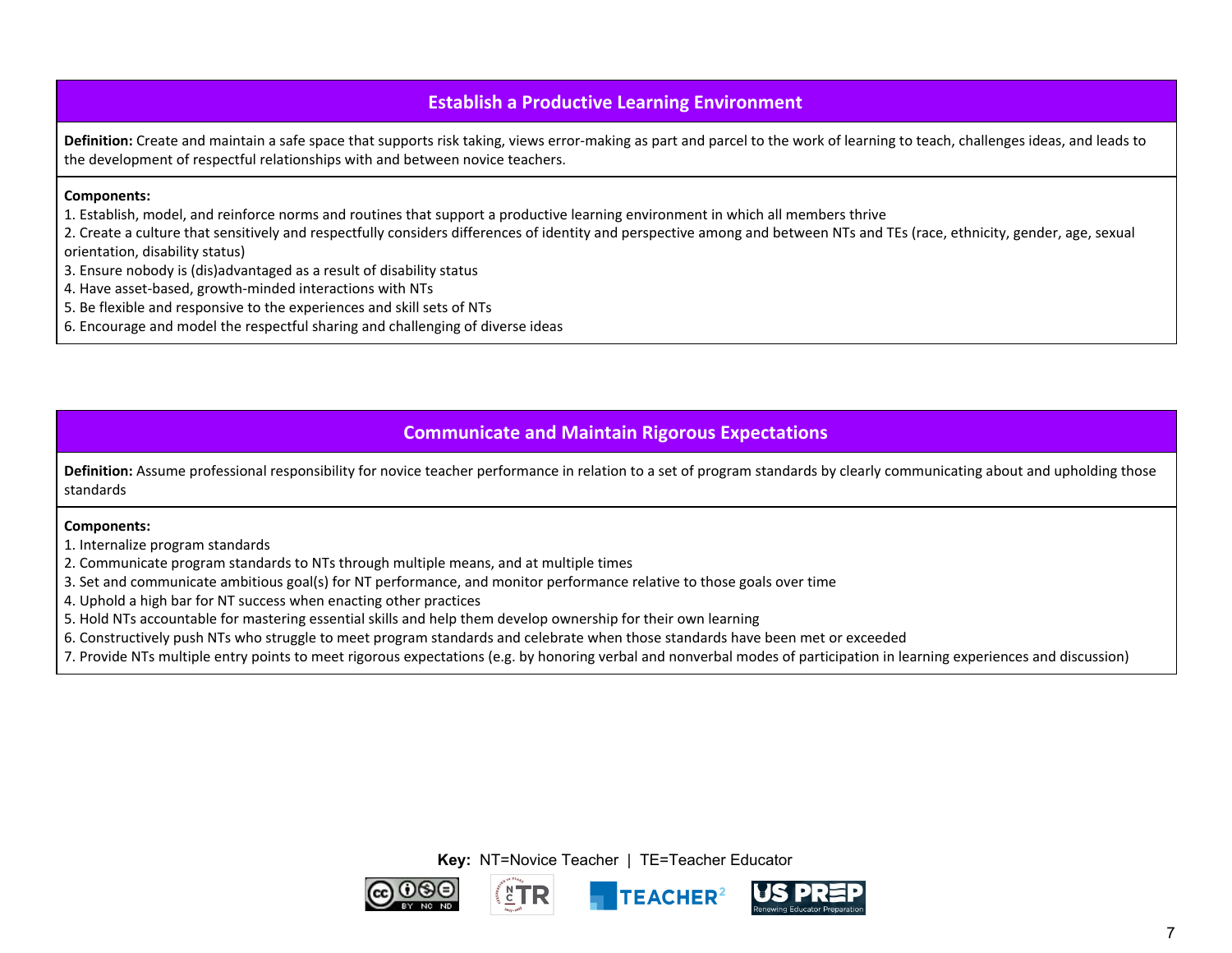## <span id="page-7-0"></span>**Make the Work Teachers Do Explicit**

**Definition:** Make the work that teachers do (e.g. enacting practices, using content knowledge, and making in the moment decisions) explicit for novices by naming the work, modeling, and making thinking and decision-making visible.

#### **Components:**

- 1. Name and frame the teaching practice or strategy and its alignment to program standards
- 2. Deconstruct and label the components of a particular teaching practice into manageable parts
- 3. Model high-quality enactment of teaching practices for NTs
- 4. Make decision making and thinking about teaching practice visible by surfacing the knowledge, principles, and beliefs that underlie instructional choices
- 5. Analyze how a particular teaching practice plays out/enacts in multiple teaching settings
- 6. Explicitly name ways in which a particular teaching practice can disrupt (or entrench) patterns of inequity in classrooms

7. Model and decompose ways of thinking that support NTs to apply an equity lens to their decisions about content, teaching moves or classroom structures, norms and expectations

## <span id="page-7-1"></span>**Provide Multiple Opportunities for Practice**

**Definition:** Facilitate intentional and repeated opportunities for novice teachers to practice teaching in safe and varied learning environments. Practice opportunities increase in complexity and authenticity over time and lead novices to meet programmatic standards and expectations for performance.

#### **Components:**

- 1. Isolate skills for NTs to practice, determine criteria for success, and identify possible misconceptions
- 2. Create and facilitate practice protocols
- 3. Provide frequent and multiple opportunities for practice
- 4. Provide concrete, concise feedback based on criteria for success, and give NTs opportunity to practice again and improve
- 5. Ensure practice opportunities increase in complexity and authenticity over time
- 6. Ensure opportunities for practice are equitably distributed

7. Build in opportunities to address issues of equity in practice (e.g. in practicing the work of leading a mathematics discussion, provide NTs with opportunities to try out responding to incorrect 'student' solutions)



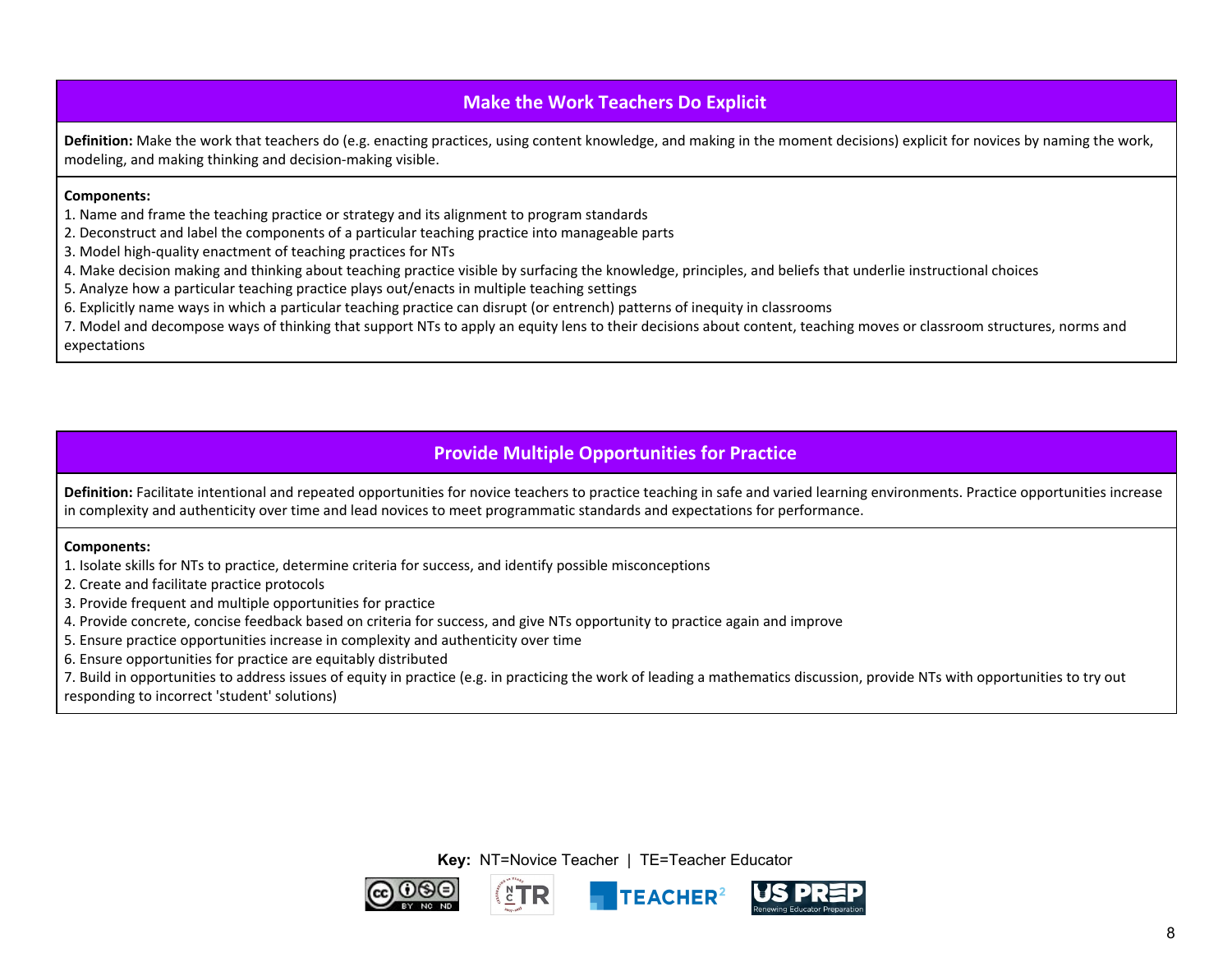## <span id="page-8-0"></span>**Provide Targeted and Continuous Feedback**

**Definition:** Engage in frequent cycles of concrete, actionable, and timely feedback that clearly communicate novices' strengths and growth areas, that are grounded in programmatic standards and expectations for performance, and that are followed up upon by both teacher educators and novice teachers.

#### **Components:**

- 1. Ground feedback in program standards
- 2. Provide growth-minded feedback to improve NT practice
- 3. Share strengths in addition to growth areas
- 4. Ensure feedback is specific, concrete and actionable with clear and manageable next steps
- 5. Ensure feedback is timely and relevant to promote rapid cycles of improvement
- 6. Collect and store feedback to monitor NT growth and development
- 7. Create structures that facilitate follow through on next steps, on behalf of the NT and TE
- 8. Demonstrate awareness of the ways in which feedback implicitly communicates values, and consider whether those values are universally shared among diverse NTs
- 9. Maintain awareness of how feedback is delivered with regard to how it might be differently received based on NT (and TE) identity, values and perspective

## <span id="page-8-1"></span>**Promote Principles of Diversity, Inclusion, Equity, and Social Justice**

**Definition:** Actively address patterns of inequity by modeling principles of diversity and inclusion and promoting equity and social justice in the daily work of teacher educating. Use this lens to inform all other practices.

#### **Components:**

The components for this practice have been intentionally incorporated into every other practice on the Framework. We believe it is imperative to explicitly name promoting the principles of diversity, equity, inclusion, and social justice as a practice that teacher educators enact by realizing the core components of the Framework in their entirety.